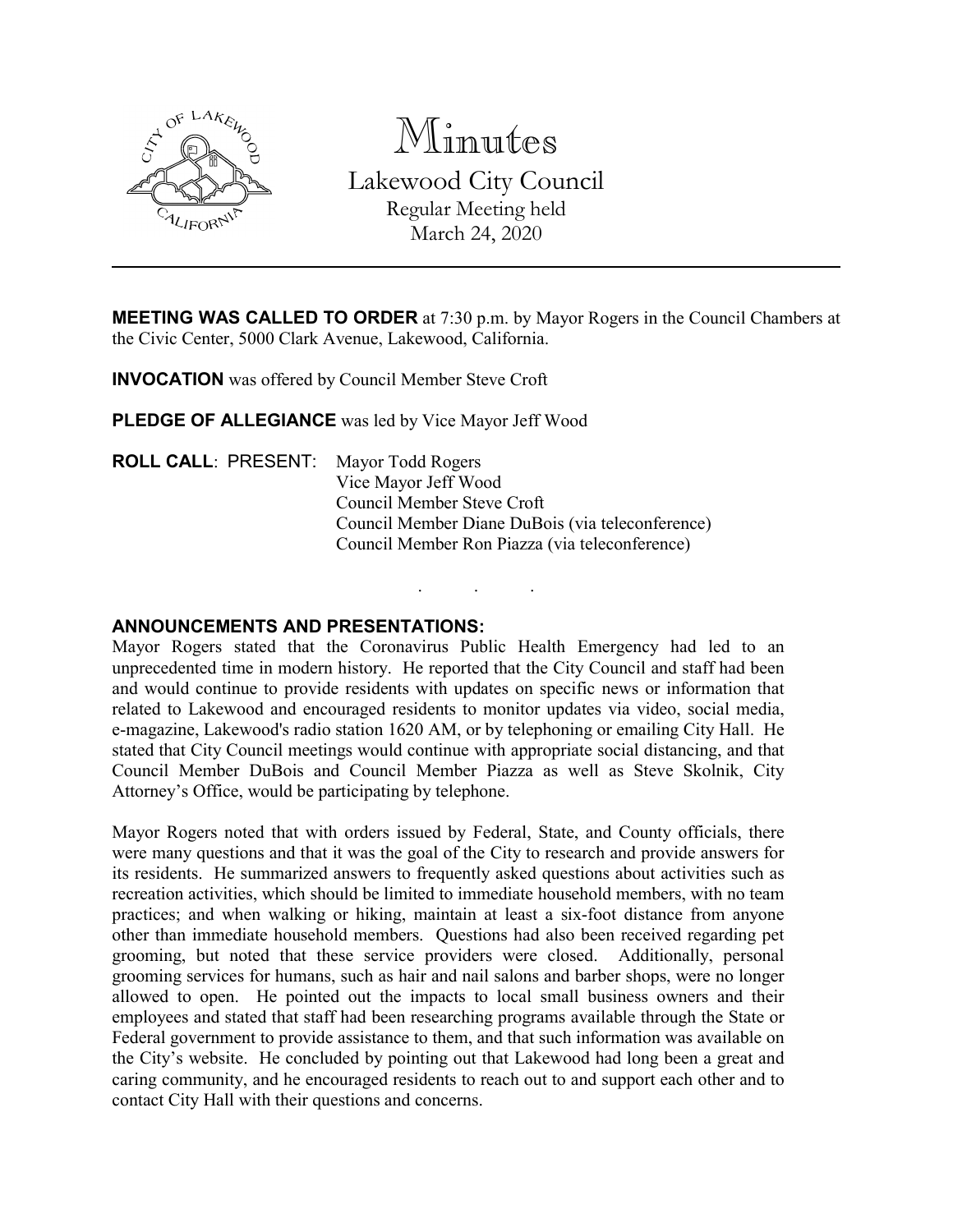# **ANNOUNCEMENTS AND PRESENTATIONS:** - Continued

Mayor Rogers announced that this was the last, full City Council meeting for Council Member Ron Piazza. He noted that with the current social distancing rules, any celebration for his years of service was not possible, but he wanted to express his appreciation for the time, energy and creativity that Ron had contributed not only as a member of the City Council, but also the decades of active community service prior to his past six years on the City Council. He stated that it had been a pleasure to work closely with Ron and he would be missed.

Council Member Piazza stated that it had been an honor to sit on the City Council and have the opportunity to serve as Mayor of the City of Lakewood, the city where he had grown up. He said he would be leaving the City in good hands and looked forward to again becoming an active bystander.

Council Member Croft stated that he had served with Council Member Piazza on a number of committees and appreciated his thoughtful and thorough work. He noted that it had been a pleasure to serve with someone so passionate about doing the best for the community.

Council Member DuBois stated that Council Member Piazza played an integral part in making Lakewood the great city it was today. She pointed out his role in starting the Lakewood Youth Hall of Fame, to encourage and recognize the athletic accomplishments of Lakewood's young people. She stated that Ron and his wife, Nancy, were well-loved and influential members of the community.

Vice Mayor Wood pointed out all of the experience, as a successful business owner and community volunteer, Council Member Piazza had brought to his Council service. He stated that the hallmark of leadership was knowing that you had made a difference and that, especially during his term as Mayor, Council Member Piazza had indeed made a positive difference for the community. He concluded by stating it had been an honor to serve with him, especially on the Lakewood Youth Hall of Fame Board of Electors.

City Manager Thaddeus McCormick characterized Council Member Piazza as an exemplar of everything good and decent about the City of Lakewood and expressed his pleasure at the opportunity to work for him.

Mayor Rogers announced that although Council Member Piazza would be retiring from the City Council, the voters had selected Ariel Pe, present in the audience, who would well fill that seat on the Council.

Council Member Croft expressed his appreciation to Mayor Rogers for the great effort he expended as the spokesman for the City Council during this time of emergency.

Vice Mayor Wood also thanked Mayor Rogers for his work to provide timely and accurate information to Lakewood's residents. He also expressed appreciation to the City staff, from the City Manager on down for keeping the City up and running, available to residents seeking information.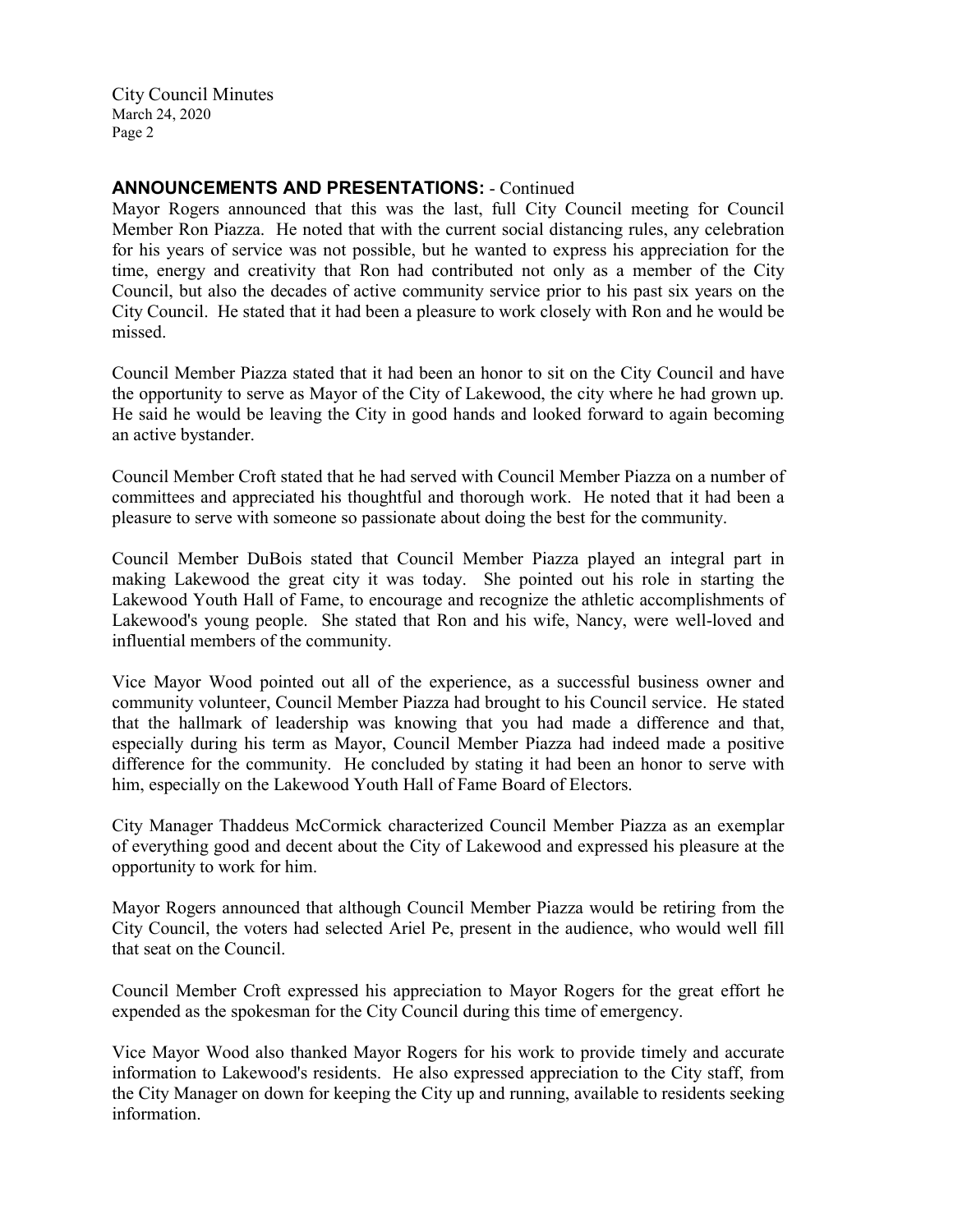#### **ANNOUNCEMENTS AND PRESENTATIONS:** - Continued

Mayor Rogers pointed out the strength of the community which would get them through such difficult times, noting a text he had received which stated, "We're Lakewood Strong!"

. . .

#### **ROUTINE ITEMS:**

COUNCIL MEMBER CROFT MOVED AND VICE MAYOR WOOD SECONDED TO APPROVE ROUTINE ITEMS 1 THROUGH 8.

- RI-1 Approval of Personnel Transactions
- RI-2 Approval of Registers of Demands
- RI-3 Report of City Council Committees' Activities
- RI-4 Approval of Monthly Report of Investment Transactions February 2020
- RI-5 Approval of Agreement with City of Long Beach for Reclaimed (Recycled) Water Irrigation of Street Medians and Parkways on Carson Street
- RI-6 RESOLUTION NO. 2020-4; A RESOLUTION OF THE CITY COUNCIL OF THE CITY OF LAKEWOOD APPROVING THE APPLICATION FOR CALIFORNIA NATURAL RESOURCES AGENCY GRANT FUNDS FOR THE SAN MARTIN PARK IMPROVEMENT PROJECT
- RI-7 Approval of Amended Agreement for 2020 Pan Am Fiesta Amusement Rides
- RI-8 Authorization of Parking, Sidewalk and Ramp Repairs at Civic Center for ADA Compliance

UPON ROLL CALL VOTE, THE MOTION WAS APPROVED:

AYES: COUNCIL MEMBERS: Croft, DuBois, Wood, Piazza and Rogers NAYS: COUNCIL MEMBERS: None

# **2.1 • RESOLUTION NO. 2020-5; A RESOLUTION OF THE CITY COUNCIL OF THE CITY OF LAKEWOOD RATIFYING A PROCLAMATION OF A LOCAL EMERGENCY BY THE DIRECTOR OF EMERGENCY SERVICES DUE TO THE COVID-19 VIRUS**

. . .

The City Manager made a presentation based on the memo in the agenda and stated that a State of Emergency had been declared by the State of California and the County of Los Angeles on March 4, 2020, due to the COVID-19 situation. On March 18th, acting in his capacity as Director of Emergency Services for the City of Lakewood, he had issued a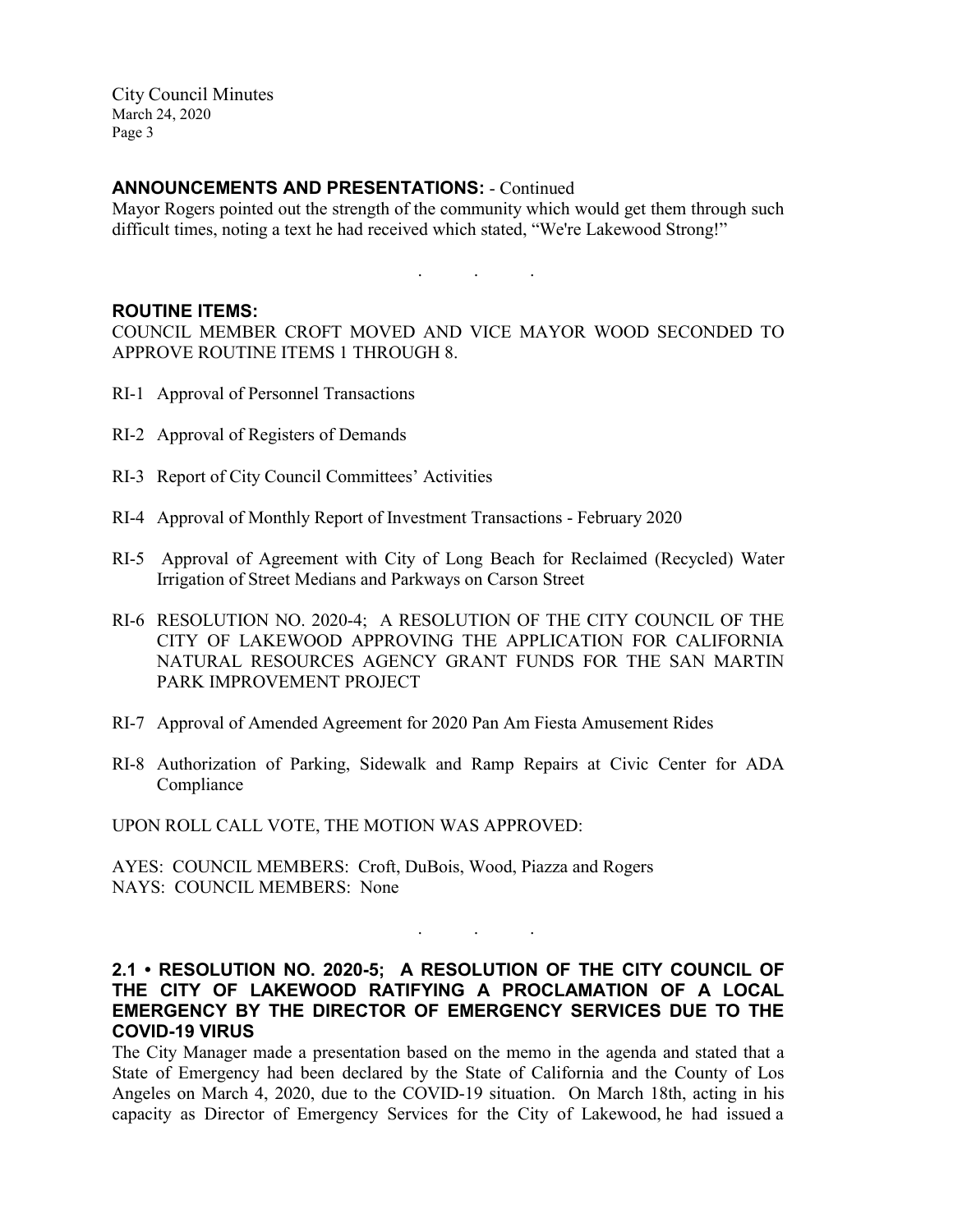# **2.1 • RESOLUTION NO. 2020-5; RATIFYING A PROCLAMATION OF A LOCAL EMERGENCY DUE TO THE COVID-19 VIRUS** - Continued

proclamation of local emergency, making the City eligible for State and Federal assistance and possible reimbursement for associated costs incurred. He advised that by law, the proclamation required ratification by the City Council and would require further review after sixty days, or until terminated by the City Council. He stated that although the circumstances were very difficult, City staff was dedicated to quickly analyze incoming information, assess the needs of the community, and develop and implement plans to address those needs through this unprecedented crisis. He noted that City Hall had been transitioned to a closed to in-person transactions, but was still available via telephone or email. It was the recommendation of staff that the City Council adopt the proposed resolution.

RESOLUTION NO. 2020-5; A RESOLUTION OF THE CITY COUNCIL OF THE CITY OF LAKEWOOD RATIFYING A PROCLAMATION OF A LOCAL EMERGENCY BY THE DIRECTOR OF EMERGENCY SERVICES DUE TO THE COVID-19 VIRUS

The City Manager also stated that an additional item had arisen subsequent to the posting of the agenda which would require the City Council to take action to add the item to the agenda.

Steve Skolnik, for the City Attorney, advised that under the Ralph M. Brown Act, in order to add the item, it was necessary to make certain findings, namely that the item had come to the attention of the City too late to place it on the agenda and that it required immediate action. He stated that since the item, an additional resolution, had come to the attention of the City yesterday and the City Council did not have another regularly scheduled meeting for three weeks, the item met both requirements. He advised the City Council that they would need to first vote to add the item and could then adopt both resolutions as a single action. He informed the City Council that the proposed resolution was a form required by the Governor's Office of Emergency Services and would be in effect for a period of three years.

VICE MAYOR WOOD MOVED AND COUNCIL MEMBER DUBOIS SECONDED TO ADD THE CONSIDERATION OF RESOLUTION NO. 2020-6 TO THE CITY COUNCIL AGENDA. UPON ROLL CALL VOTE, THE MOTION WAS APPROVED:

AYES: COUNCIL MEMBERS: Croft, DuBois, Wood, Piazza and Rogers NAYS: COUNCIL MEMBERS: None

RESOLUTION NO. 2020-6; A RESOLUTION OF THE CITY COUNCIL OF THE CITY OF LAKEWOOD RECOGNIZING THE STATE OF CALIFORNIA-GOVERNORS OFFICE OF EMERGENCY SERVICES, FORM 130 FOR DESIGNATION OF AUTHORIZED AGENTS FOR NON-STATE AGENCIES

Council Member Croft encouraged residents in need to reach out to available, trusted resources and to be especially cautious as scams were already beginning to surface.

Council Member DuBois stated she was impressed by the City staff and how quickly they had been able to rally to respond to increased inquiries for information, while keeping the City running and making services available.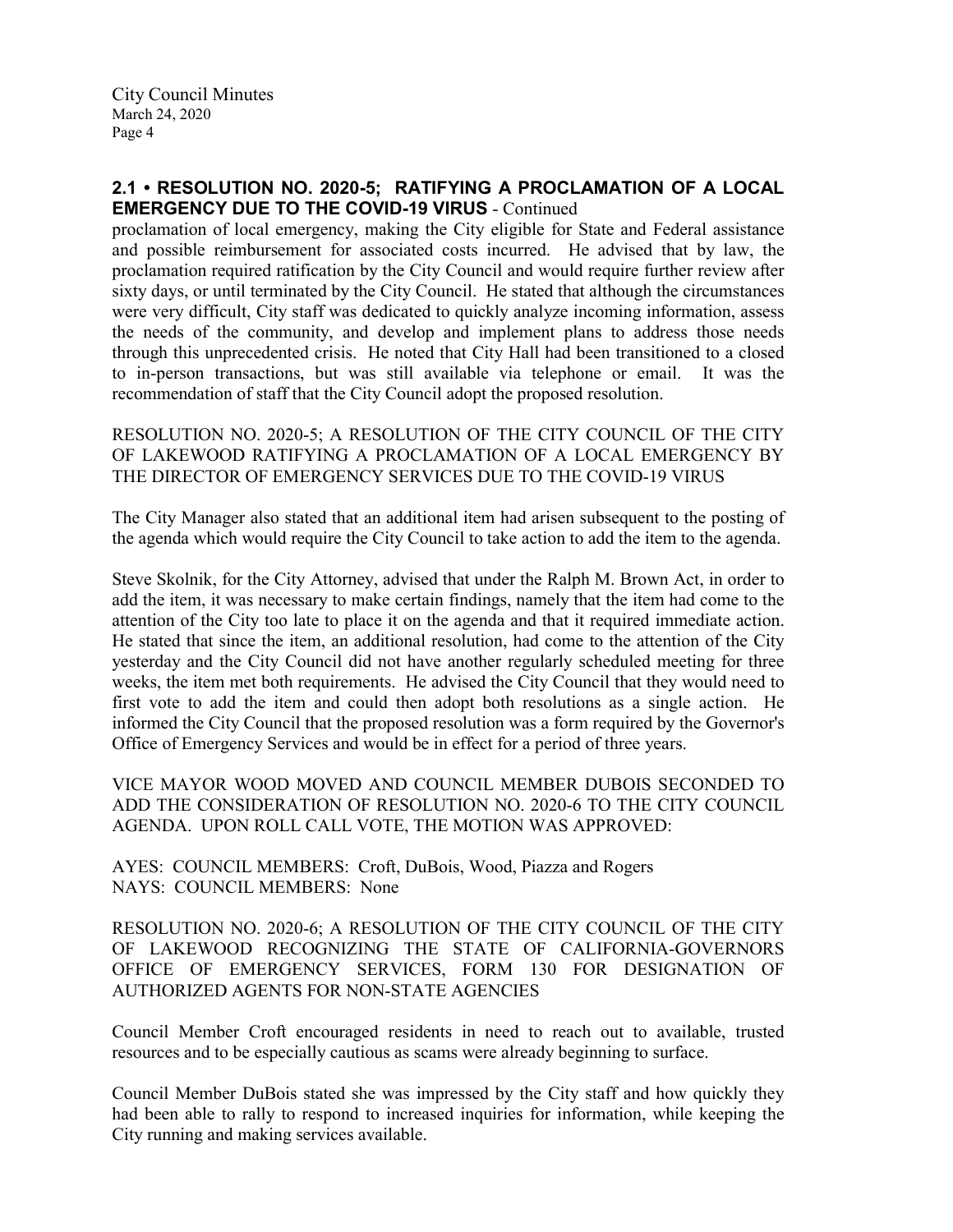**2.1 • RESOLUTION NO. 2020-5; RATIFYING A PROCLAMATION OF A LOCAL EMERGENCY DUE TO THE COVID-19 VIRUS** - Continued

COUNCIL MEMBER DUBOIS MOVED AND VICE MAYOR WOOD SECONDED TO ADOPT RESOLUTION NO. 2020-5 AND RESOLUTION NO. 2020-6. UPON ROLL CALL VOTE, THE MOTION WAS APPROVED:

AYES: COUNCIL MEMBERS: Croft, DuBois, Wood, Piazza and Rogers NAYS: COUNCIL MEMBERS: None

Vice Mayor Wood added a reminder that even though things were far from normal, that people should not forget how important it was to respond to the U. S. Census, as many Federal and State programs for funding and representation were based on the final numbers. He noted that the process was very quick and easy and could all be done online.

. . .

## **2.2 • ORDINANCE NO. 2020-3; AN URGENCY ORDINANCE OF THE CITY COUNCIL OF THE CITY OF LAKEWOOD RELATING TO A TEMPORARY MORATORIUM ON EVICTING TENANTS DUE TO CAUSES RELATED TO THE COVID-19 STATE OF EMERGENCY AND DECLARING THE ORDINANCE TO BE AN EMERGENCY MEASURE TO TAKE EFFECT IMMEDIATELY UPON ADOPTION**

Deputy City Manager Paolo Beltran presented a report based on the memo in the agenda and stated that the Governor had issued an Executive Order on March 16th that authorized local governments to halt evictions due to the COVID-19 virus. He advised that the proposed urgency ordinance would establish a temporary moratorium on residential and commercial evictions, provided specific criteria were met, namely that the inability to pay rent was due to the virus and verifiable documentation could be provided. He pointed out that while the ordinance provided a breathing space, it did not relieve the tenant of the responsibility to pay a portion of the rent were they able to do so, and that the balance due would be required within 180 days of the expiration of the Governor's executive order, which is May 31, 2020.

Council Member Croft stated that this ordinance would provide an important option for people who were dealing with lost or reduced wages through furloughs and layoffs and for business owners who would have been required to close. He clarified that it did not relieve people of the liability to pay the full amount owed, but rather provided a window for those temporarily unable to meet their obligations. He encouraged all tenants to communicate fully with their landlords.

Vice Mayor Wood stated that although there was an opportunity for the unscrupulous to take advantage of this situation, the need to save businesses, especially local small businesses and homes far outweighed that.

Council Member Piazza pointed out that the loss of income was not something every landlord could afford either and encouraged everyone, tenants and landlords, to have some empathy during this process.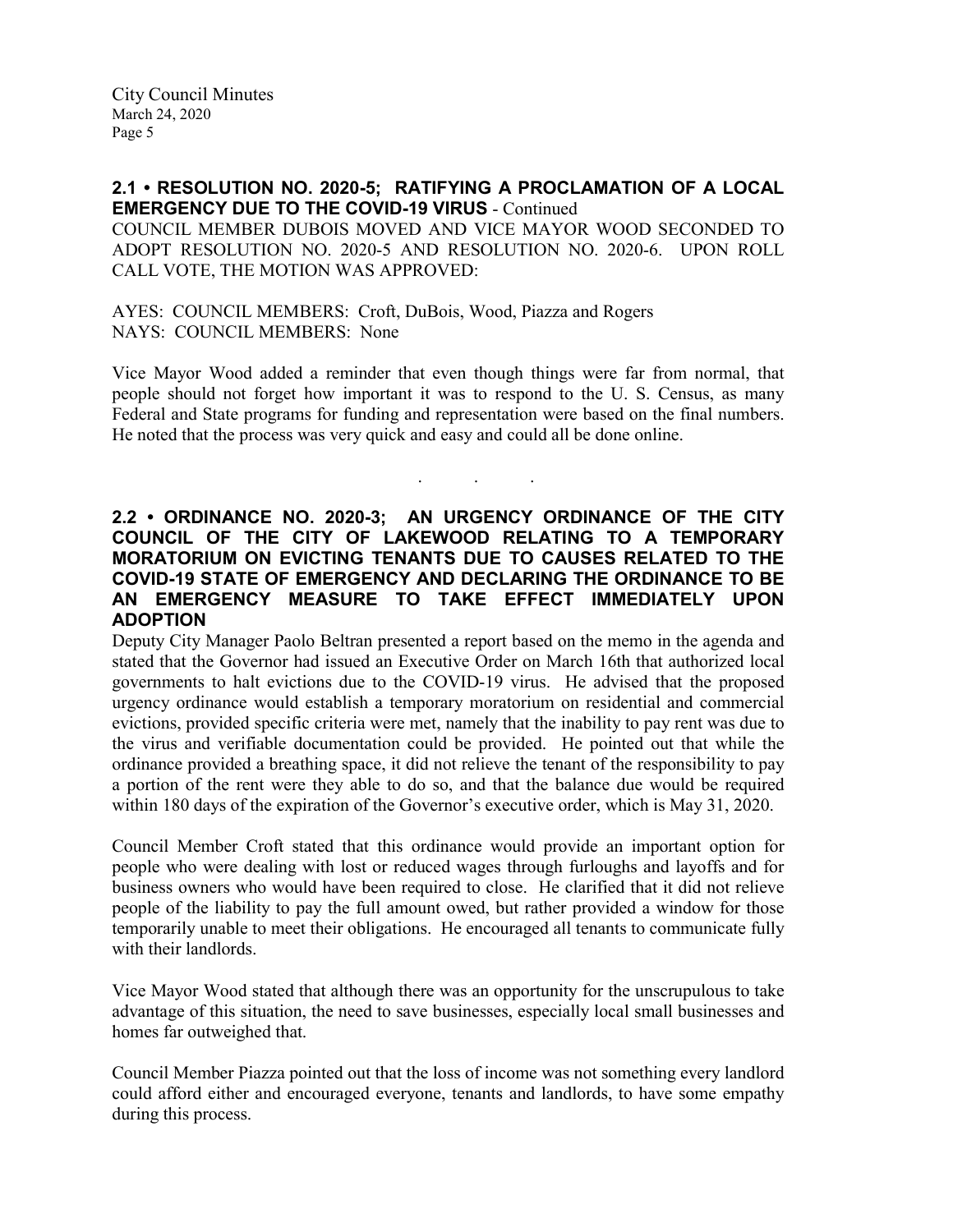### **2.2 • ORDINANCE NO. 2020-3; TEMPORARY MORATORIUM ON EVICTING TENANTS DUE TO CAUSES RELATED TO THE COVID-19** - Continued

Mr. Skolnik advised that as an urgency ordinance, no first and second reading would be required, that the ordinance would take effect immediately and it would require at least four affirmative votes.

ORDINANCE NO. 2020-3; AN URGENCY ORDINANCE OF THE CITY COUNCIL OF THE CITY OF LAKEWOOD RELATING TO A TEMPORARY MORATORIUM ON EVICTING TENANTS DUE TO CAUSES RELATED TO THE COVID-19 STATE OF EMERGENCY AND DECLARING THE ORDINANCE TO BE AN EMERGENCY MEASURE TO TAKE EFFECT IMMEDIATELY UPON ADOPTION was read by title by Mayor Rogers.

COUNCIL MEMBER CROFT MOVED AND COUNCIL MEMBER DUBOIS SECONDED TO WAIVE FURTHER READING AND ADOPT ORDINANCE NO. 2020-3. UPON ROLL CALL VOTE, THE MOTION WAS APPROVED:

. . .

AYES: COUNCIL MEMBERS: Croft, DuBois, Wood, Piazza and Rogers NAYS: COUNCIL MEMBERS: None

#### **3.1 • GENERAL PLAN ANNUAL PROGRESS REPORT**

Director of Community Development Abel Avalos displayed slides and made a presentation based on the memo in the agenda. He stated the General Plan was a state-mandated document which plans a framework for the City's physical, social and economic development for up to 20 years into the future. He noted an annual report was required and this presentation was on the 2019 plan year, primarily the Housing Element of the Plan. He reported that 17 housing units had been added in 2019, bringing the City's Regional Housing Needs Assessment (RHNA) achievement number to 36%. He pointed out that while the numbers might seem low, the City did not build housing projects but relied on private investors to develop projects, and that Lakewood had never denied a housing development project from being built in the City. He also reviewed median home prices for the City and stated that for 2019, the median price was \$565,000. He concluded by reviewing the new businesses that had come in 2019. It was the recommendation of the Planning and Environment Commission that the City Council receive and file the 2019 General Plan Annual Report and direct staff to submit the report to the State Department of Housing and Community Development and to the Governor's Office of Planning and Research.

Responding to questions from Vice Mayor Wood, Mr. Avalos reaffirmed that the City was not preventing any projects from being built; and that while the original housing stock was mostly two- and three-bedroom houses, the newer houses and apartments being constructed were larger floorplans, with three and four bedrooms being the norm.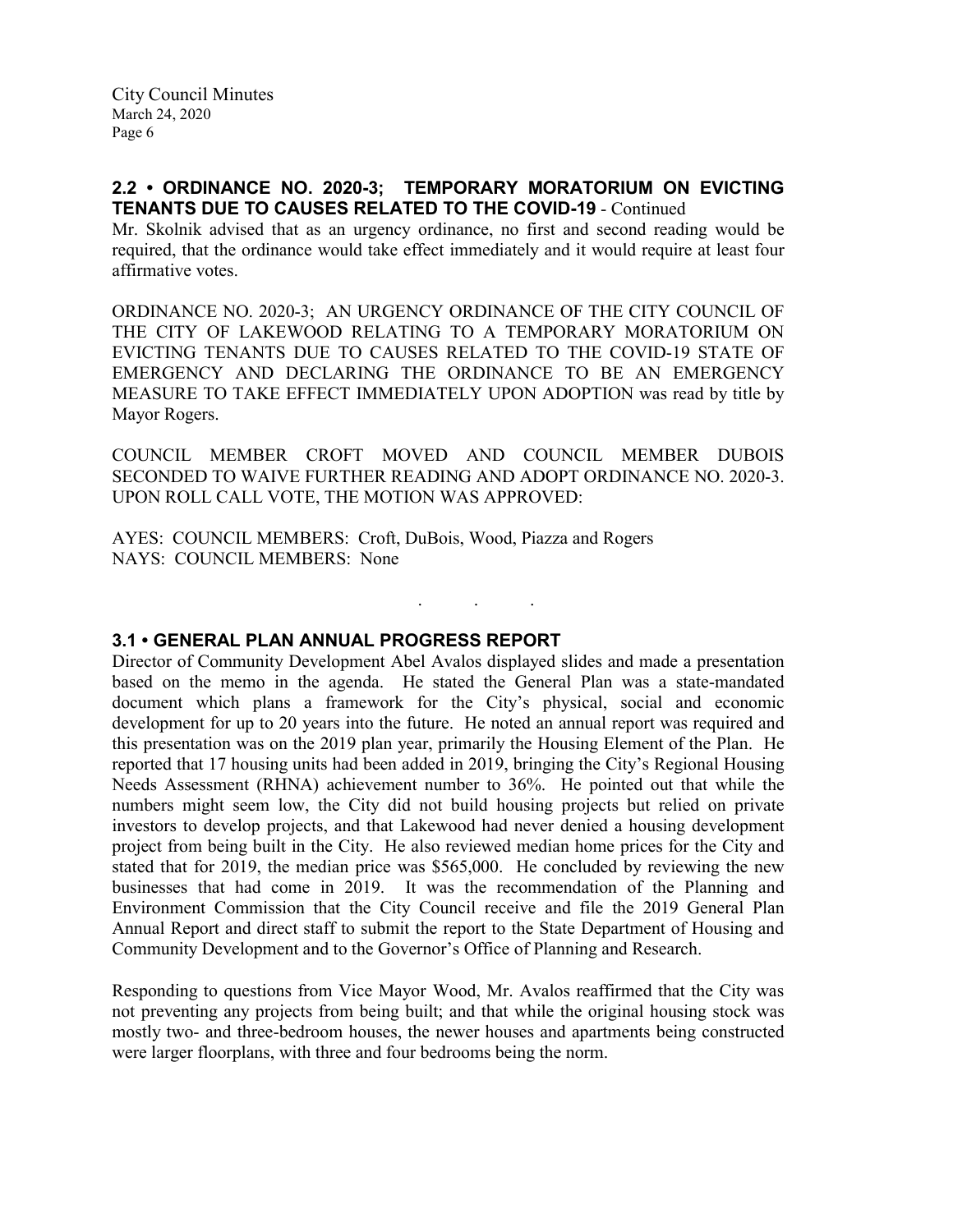### **3.1 • GENERAL PLAN ANNUAL PROGRESS REPORT** - Continued

In response to inquiries from Council Member Croft, the Director stated that a new development was included in the housing count once the construction permits had been issued; and that the vacancy rate numbers were based on a statistical calculation made by the State Department of Finance and he would provide a further analysis of that number in the next report.

Council Member Piazza emphasized that not only did the City encourage and approve housing development projects, but as an older community, the City was predominantly built out, with not much land for new development.

COUNCIL MEMBER CROFT MOVED AND VICE MAYOR WOOD SECONDED TO RECEIVE AND FILE THE 2019 GENERAL PLAN ANNUAL PROGRESS REPORT AND TO FILE SAID REPORT WITH THE APPROPRIATE STATE AGENCIES. UPON ROLL CALL VOTE, THE MOTION WAS APPROVED:

. . .

AYES: COUNCIL MEMBERS: Croft, DuBois, Wood, Piazza and Rogers NAYS: COUNCIL MEMBERS: None

### **3.2 • SELECTION OF INDEPENDENT AUDIT SERVICES PROVIDER**

Director of Finance and Administrative Services, Jose Gomez, made a presentation based on the memo in the agenda and stated the City contracted with an outside auditing firm as an integral part of the checks and balances system. He stated that the administrative policy required the City Council Audit Committee to select and recommend an auditor, based on a competitive process. He reported that twenty-one requests for proposals had been distributed, with seven firms responding. Following staff review of each proposal, three firms were interviewed with The Pun Group being the most highly recommended. He noted that of the top three, The Pun Group offered the lowest fees. Findings were presented to and reviewed by the Audit Committee on March 18th. It was the recommendation of staff, with the concurrence of the Audit Committee, that the City Council approve a three-year contract for auditing services with The Pun Group, with an option to extend the agreement for an additional two years.

Council Member Croft stated that as a member of the Audit Committee, along with Council Member Piazza, one of the additional benefits of contracting with The Pun Group was that the same firm had been contracting with the City before the contracting out of the water billing system, and that with the billing returning in house, they would be familiar with the old system.

COUNCIL MEMBER DUBOIS MOVED AND VICE MAYOR WOOD SECONDED TO APPROVE STAFF'S RECOMMENDATION. UPON ROLL CALL VOTE, THE MOTION WAS APPROVED:

AYES: COUNCIL MEMBERS: Croft, DuBois, Wood, Piazza and Rogers NAYS: COUNCIL MEMBERS: None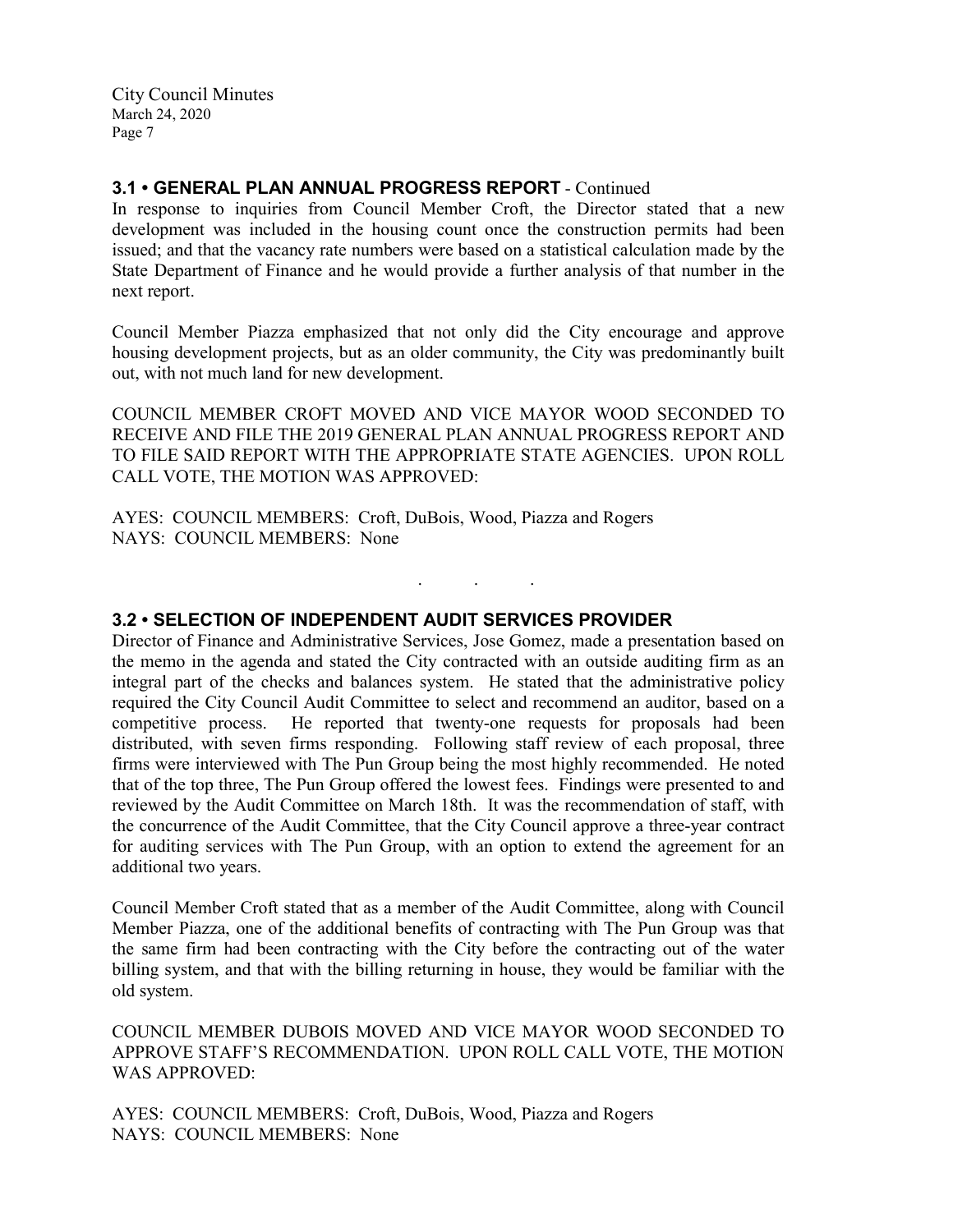#### **3.3 • ADDITIONAL ITEM:**

REQUEST FOR SUBSTITUTION OF SUB-CONTRACTOR, PUBLIC WORKS CONTRACT 2019-7, ADA DOOR IMPROVEMENTS TO THE EXISTING CENTRE AND CITY HALL

Mr. Skolnik advised that there was an additional item that was recommended to be added to the agenda. He stated that on the previous day, staff had been apprised that the major subcontractor for a construction project which had been awarded March 10th, had provided notice that they would not be able to perform the work. In order for the project to move forward, the general contractor had requested a substitution, which required City Council approval. He stated that this situation clearly met the test for subsequent need.

COUNCIL MEMBER CROFT MOVED AND VICE MAYOR WOOD SECONDED TO ADD CONSIDERATION OF THE SUBSTITUTION TO THE AGENDA. UPON ROLL CALL VOTE, THE MOTION WAS APPROVED:

AYES: COUNCIL MEMBERS: Croft, DuBois, Wood, Piazza and Rogers NAYS: COUNCIL MEMBERS: None

Lisa Rapp, Director of Public Works, provided a brief report stating that according to the California Public Contract Code, once awarded a bid, the general contractor must have the approval of the City Council in order to substitute a major subcontractor if said subcontractor was unable to sign their contract. She reported that a request had been received from Song N Sons Inc., the primary contractor for the ADA door improvements to the existing Centre and City Hall buildings, and also a letter from the original subcontractor stating they were unable to sign the contract and requesting release. It was the recommendation of staff that the City Council authorize the substitution of subcontractor for Public Works Contract 2019-3.

Responding to questions from Council Member Piazza, Ms. Rapp stated that the replacement contractor had been identified and would complete the specified work for the original contract bid amount.

Council Member DuBois confirmed from the Public Works Director that the new subcontractor was readily available to perform the work.

VICE MAYOR WOOD MOVED AND COUNCIL MEMBER CROFT SECONDED TO APPROVE THE SUBSTITUTION OF SUBCONTRACTOR FOR PUBLIC WORKS CONTRACT NO. 2019-3. UPON ROLL CALL VOTE, THE MOTION WAS APPROVED:

AYES: COUNCIL MEMBERS: Croft, DuBois, Wood, Piazza and Rogers NAYS: COUNCIL MEMBERS: None

. . .

. . .

**ORAL COMMUNICATIONS: None**